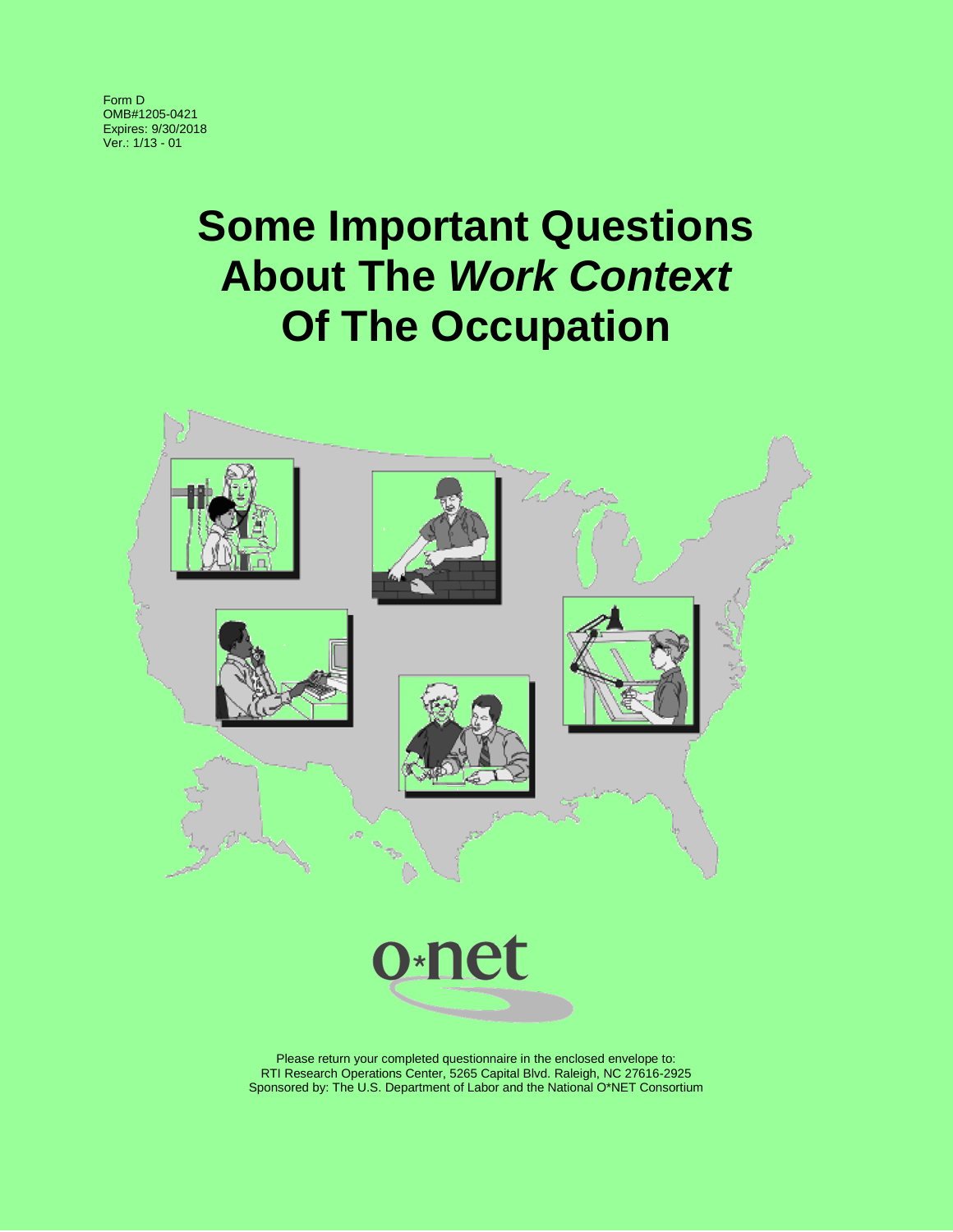Persons are not required to respond to this collection of information unless it displays a currently valid OMB control number. Respondents' obligation to reply to these reporting requirements is voluntary. Public reporting burden for this collection of information is estimated to average 25 minutes per response, including the time for reviewing instructions, and completing and reviewing the collection of information. Send comments regarding this burden estimate or any other aspect of this collection of information, including suggestions for reducing this burden to the U.S. Department of Labor, Office of Workforce Investment, Attn: O\*NET Project, Frances Perkins Building, Mail Stop C4526, 200 Constitution Ave., NW, Washington, DC 20210 (OMB Control Number 1205-0421).

> Return to: Research Triangle Institute Research Operations Center ATTN: O\*NET Data Receipt 5265 Capital Boulevard Raleigh, NC 27616-2925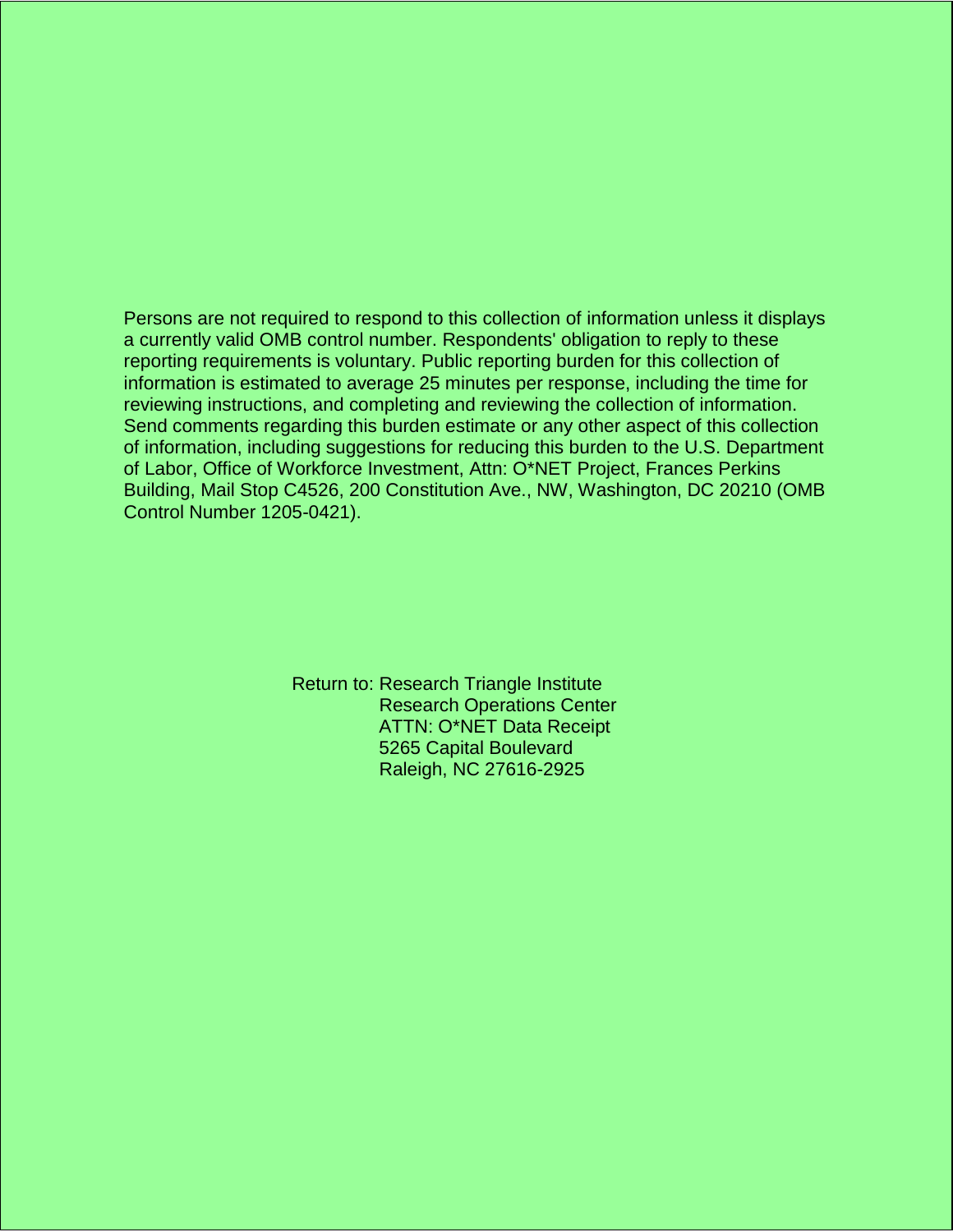## **Instructions for Work Context Questionnaire**

## **Instructions**

In this questionnaire you will be asked about working conditions. These questions are about the work setting and its possible hazards, the pace of work, and dealings with other people while on the job. As an occupation expert, first consider the different working conditions experienced by workers in the occupation. Then, with this information in mind, please answer each question as if you were performing work that is typical of the occupation.

Read each question carefully and look closely at answer choices after each question. Put an **X** through the number for the answer that best describes what workers experience in the occupation.

For example:



Mark your answer by putting an **X** through the number that represents your answer. Do not mark on the line between the numbers.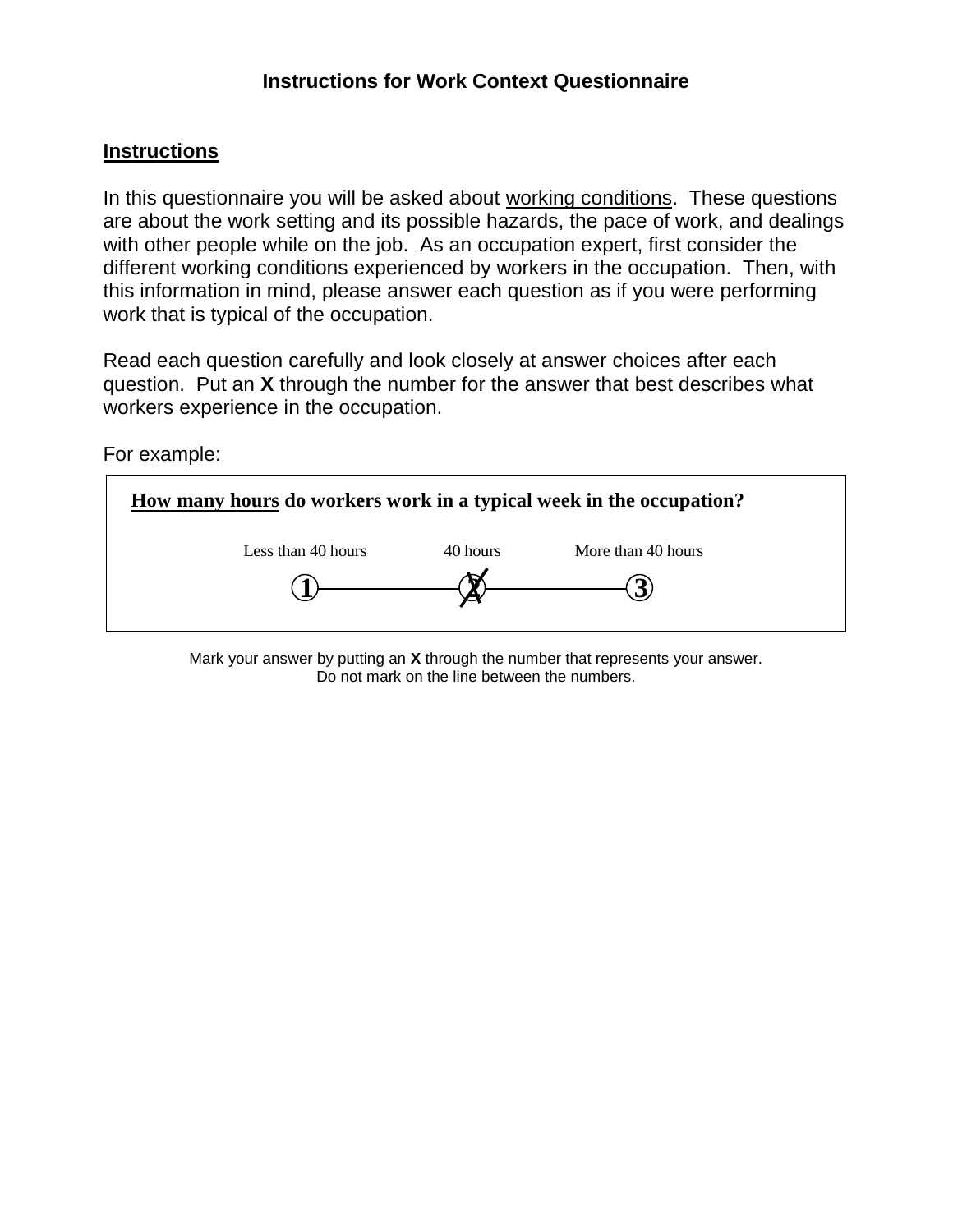## **1. How often does the occupation require face-to-face discussions with individuals and within teams?**



**2. How frequently does the occupation require public speaking (one speaker with an audience)?**



## **3. How frequently does the occupation require telephone conversation?**



**4. How frequently does the occupation require electronic mail?**

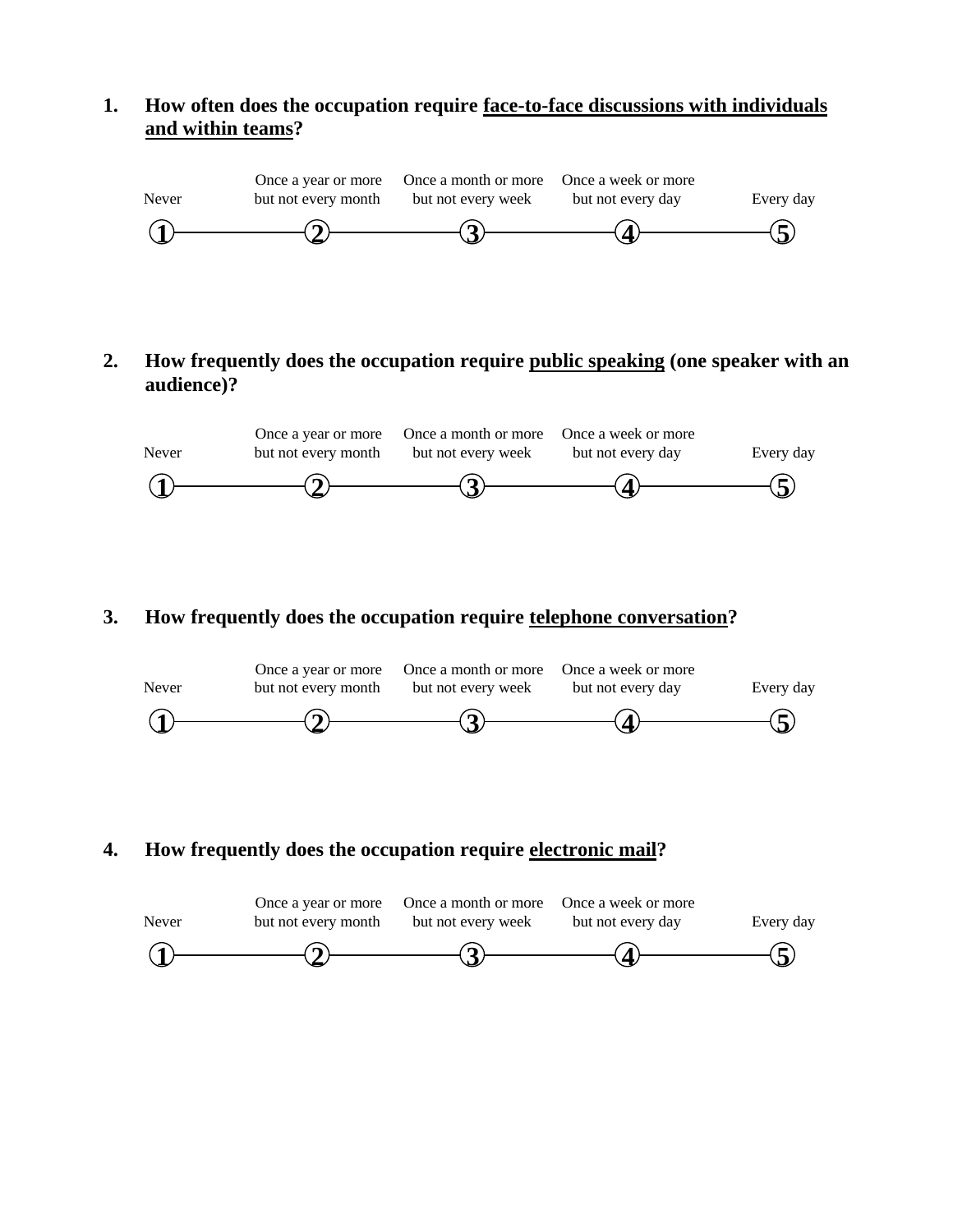## **5. How frequently does the occupation require written letters and memos?**



## **6. How much contact with others (by telephone, face-to-face, or otherwise) is required to perform the occupation?**



**7. How important are interactions that require workers to work with or contribute to a work group or team to perform the occupation?**



**8. In the occupation, how important are interactions that require workers to deal with external customers (as in retail sales) or the public in general (as in police work)?**

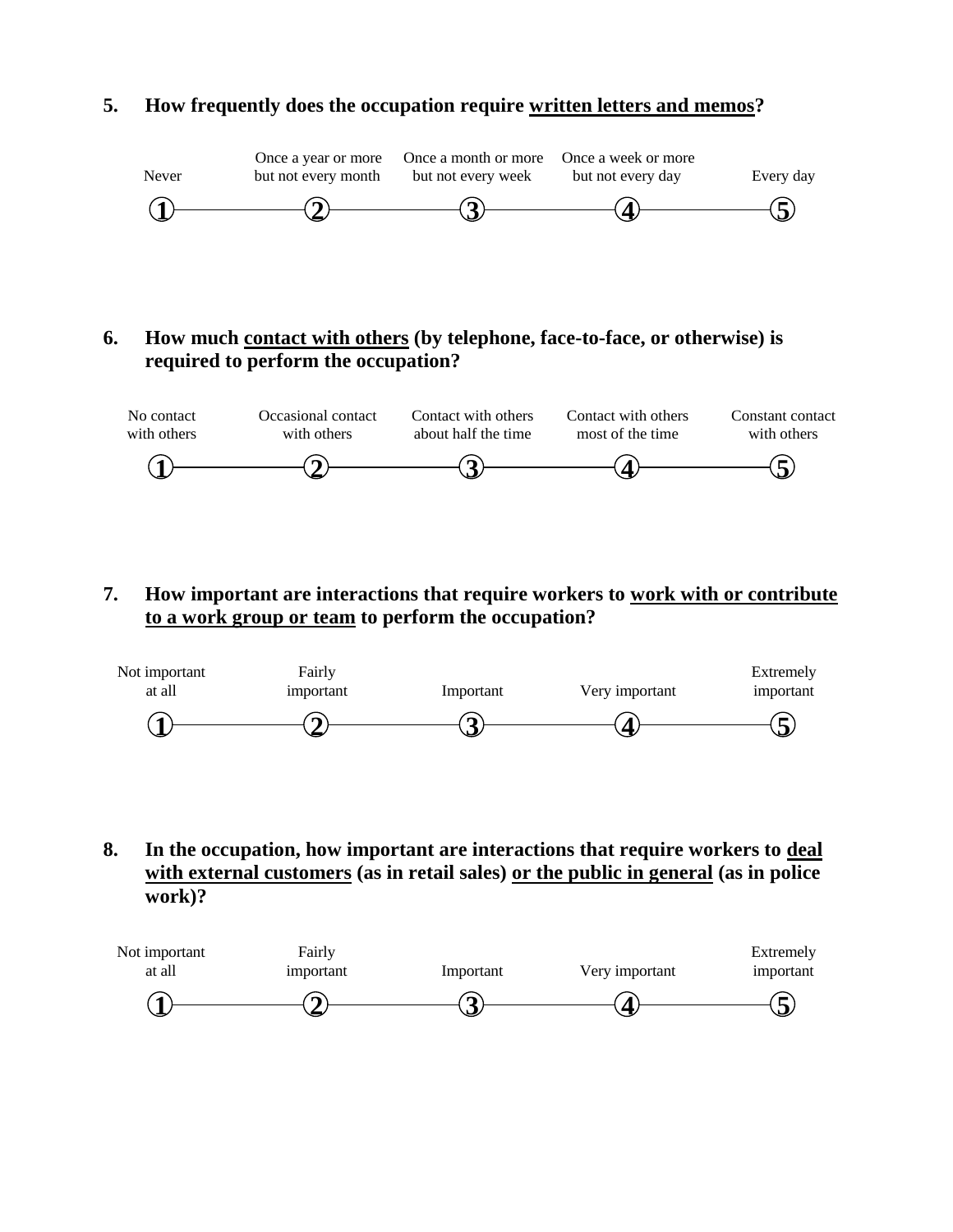**9. In the occupation, how important are interactions that require workers to coordinate or lead others in accomplishing work activities (not as a supervisor or team leader)?**



**10. In the occupation, how responsible are workers for the health and safety of other workers?**



#### **11. In the occupation, how responsible are workers for work outcomes and results of other workers?**



#### **12. How often are conflict situations a part of the occupation?**

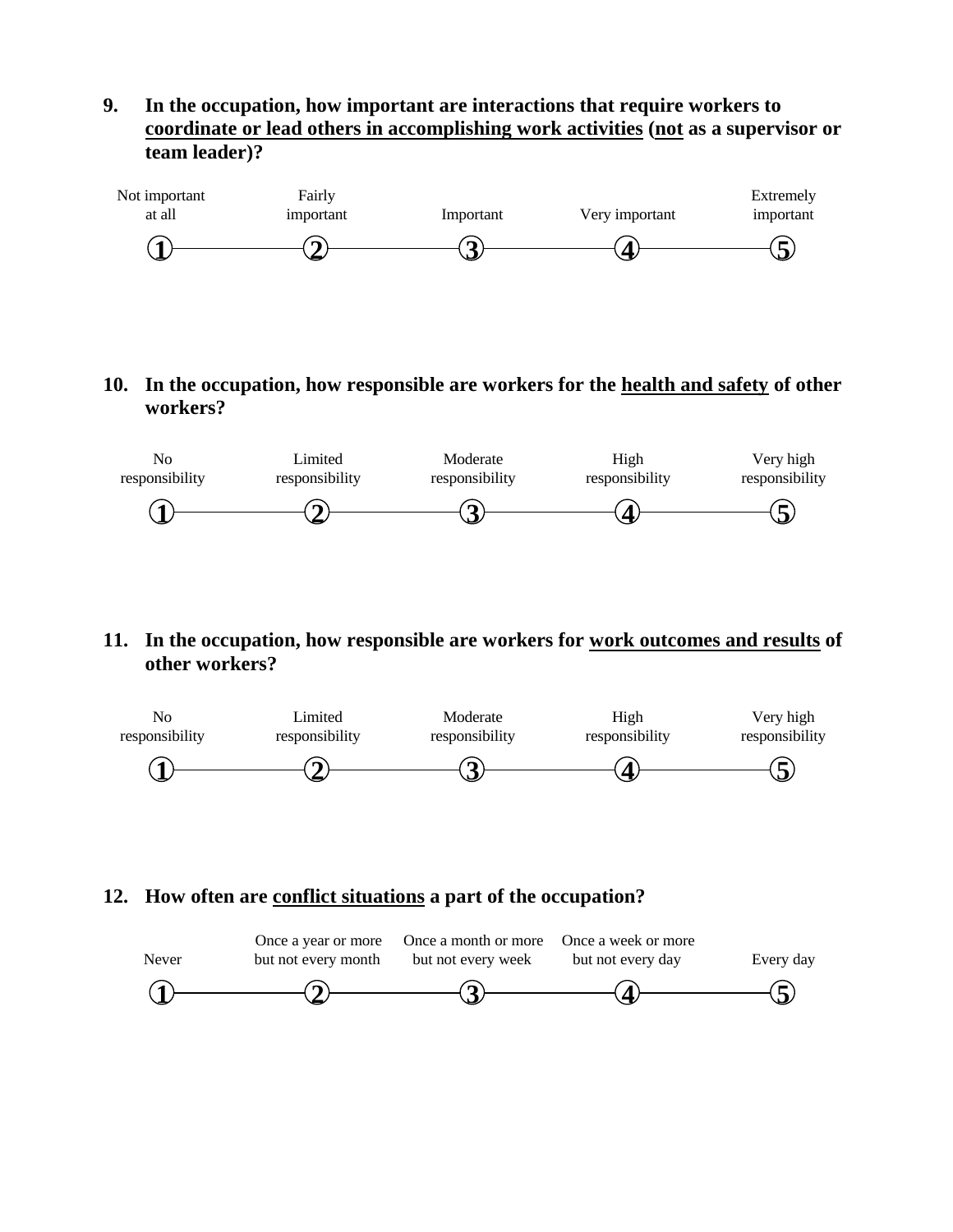## **13. How often is dealing with unpleasant, angry, or discourteous people a part of the occupation?**



## **14. How often is dealing with violent or physically aggressive people a part of the occupation?**



**15. How often does the occupation require workers to work indoors in an environmentally controlled environment (like a warehouse with air conditioning)?**



## **16. How often does the occupation require workers to work in an environment that is not environmentally controlled (like a warehouse without air conditioning)?**

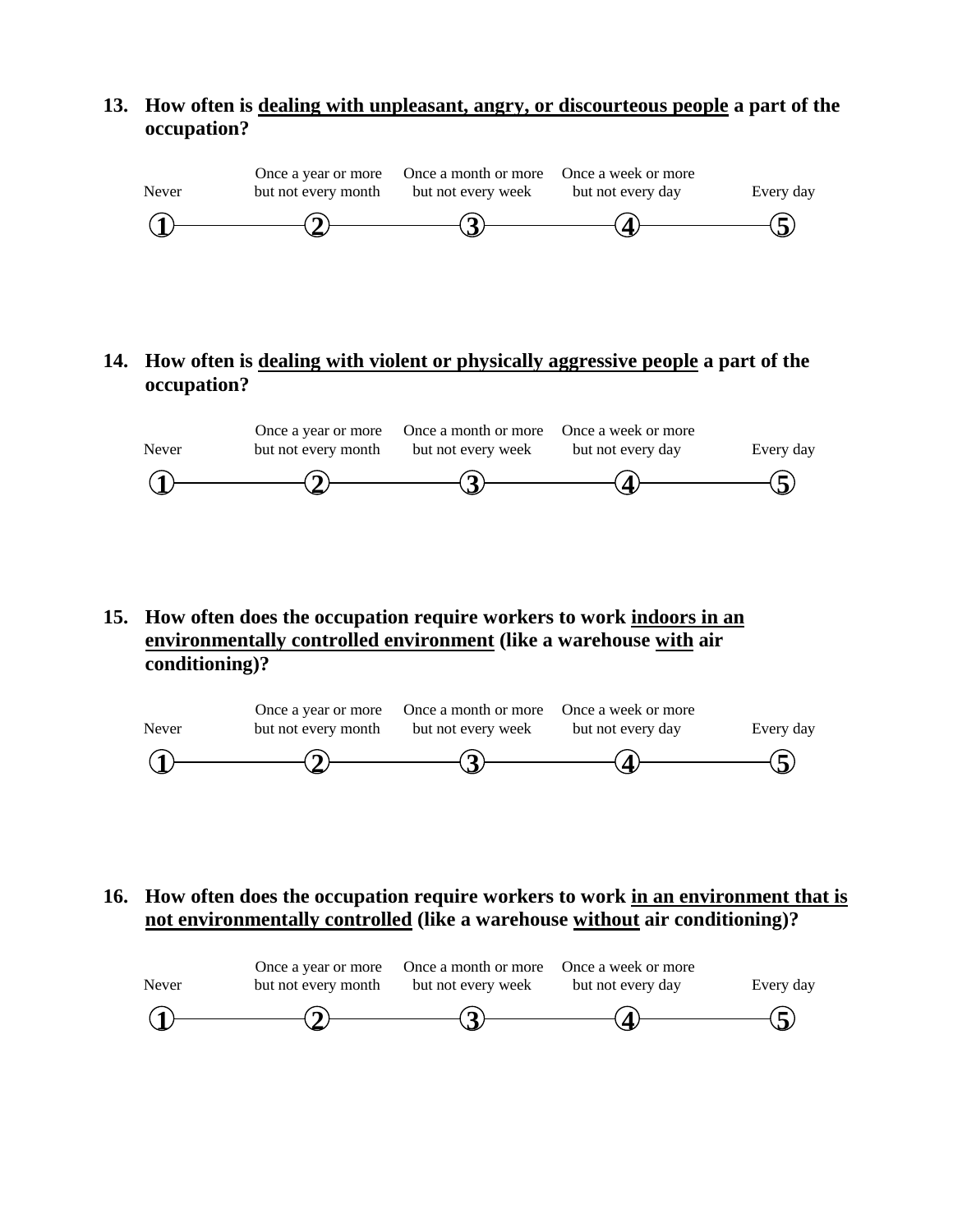#### **17. How often does the occupation require workers to work outdoors, exposed to all weather conditions?**



**18. How often does the occupation require workers to work outdoors, under cover (like in an open shed)?**



**19. How often does the occupation require workers to work in an open vehicle or operating equipment (like a tractor)?**



**20. How often does the occupation require workers to work in a closed vehicle or operate enclosed equipment (like a car)?**

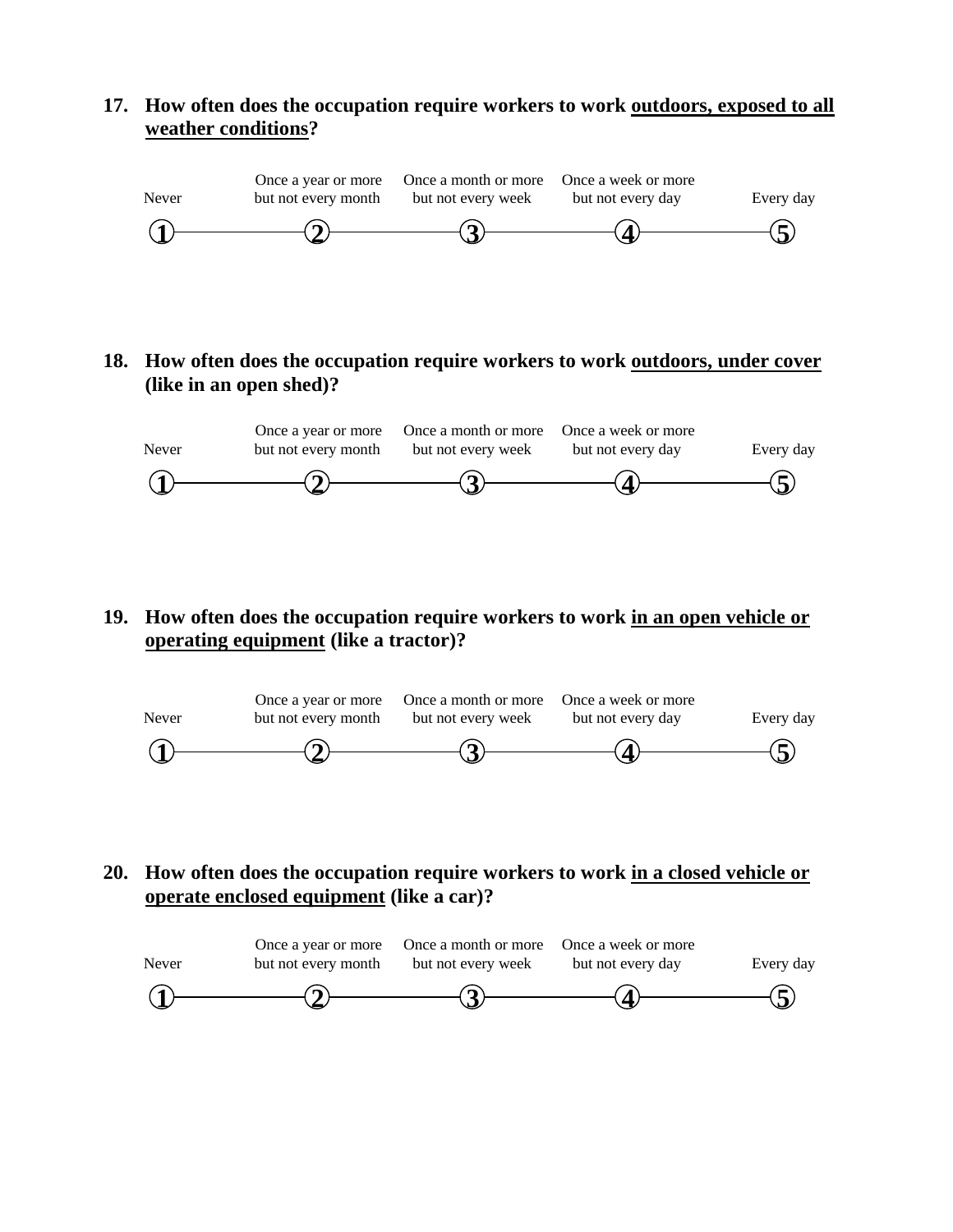## **21. How physically close to other people are workers when they perform the occupation?**



## **22. In the occupation, how often are workers exposed to sounds and noise levels that are distracting and uncomfortable?**



**23. In the occupation, how often are workers exposed to very hot (above 90° F) or very cold (under 32° F) temperatures?**



## **24. In the occupation, how often are workers exposed to extremely bright or inadequate lighting conditions?**

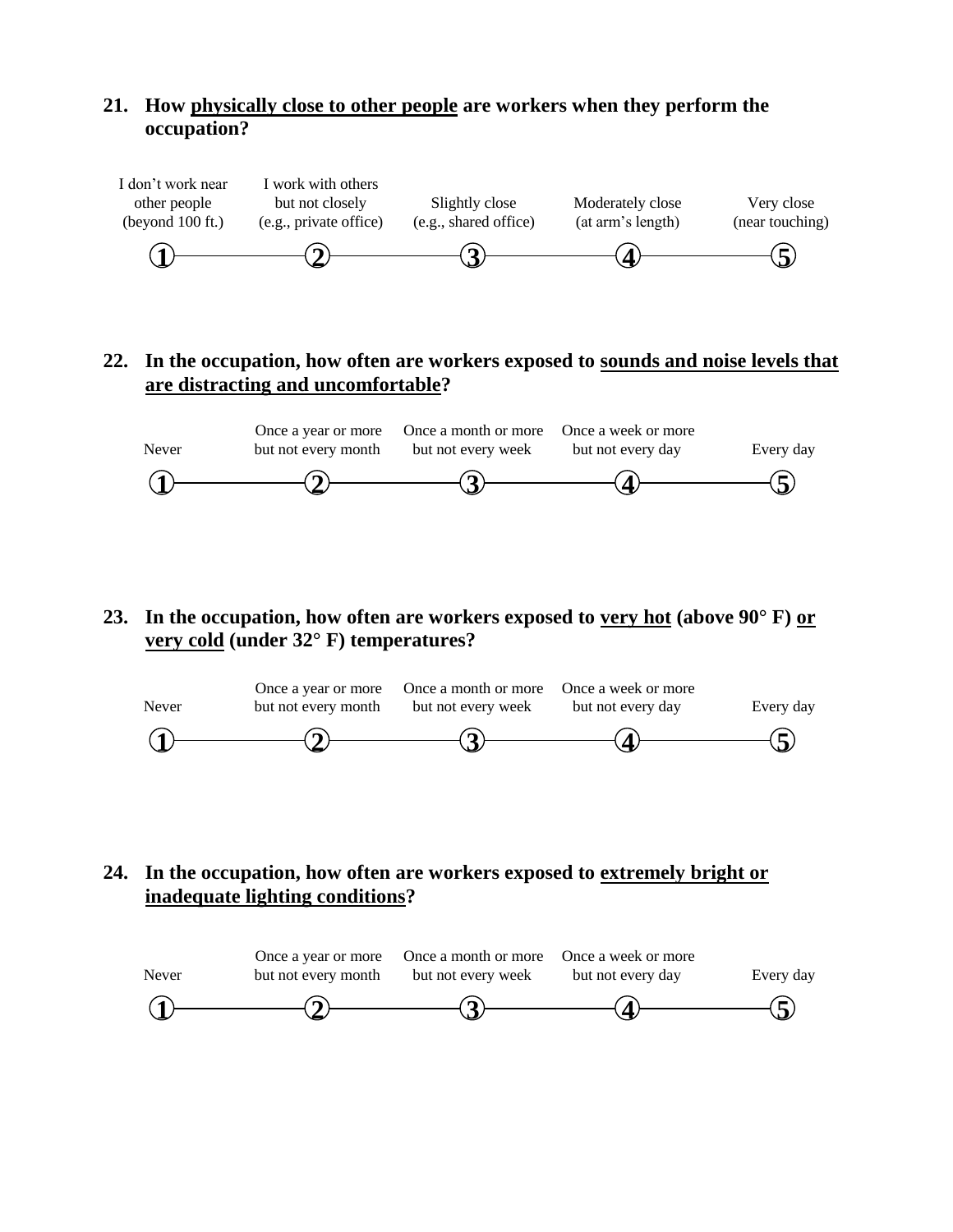## **25. In the occupation, how often are workers exposed to contaminants (such as pollutants, gases, dust, or odors)?**



## **26. In the occupation, how often are workers exposed to cramped work space that requires getting into awkward positions?**



**27. In the occupation, how often are workers exposed to whole body vibration (like operating a jackhammer or earth moving equipment)?**



**28. How often does the occupation require that workers be exposed to radiation?**

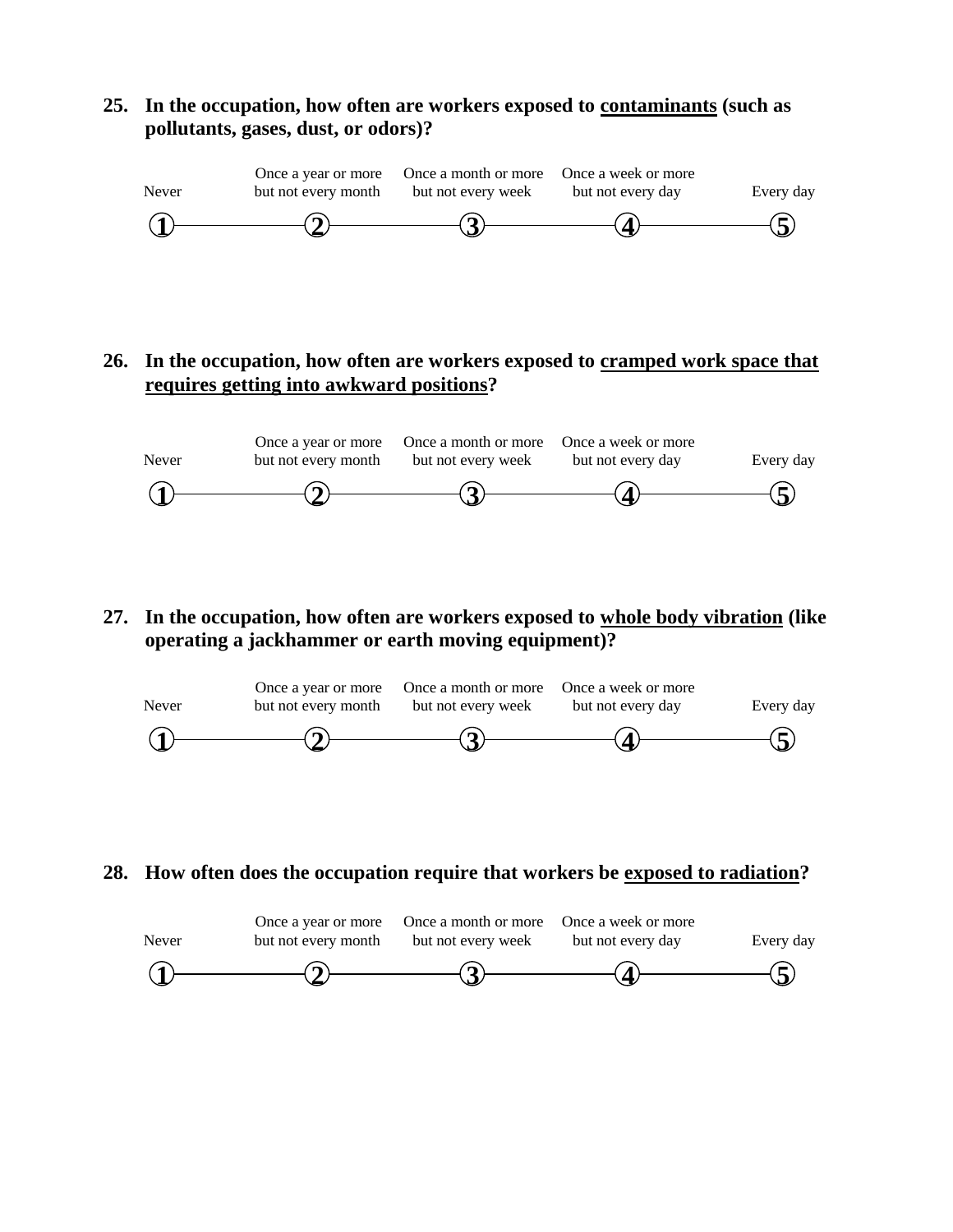**29. How often does the occupation require that workers be exposed to diseases or infection?** This can happen with workers in patient care, some laboratory work, sanitation control, etc.



**30. How often does the occupation require that workers be exposed to high places?**  This can happen for workers who work on poles, scaffolding, catwalks, or ladders longer than 8 feet in length.



**31. How often does the occupation require that workers be exposed to hazardous conditions?** This can happen when working with high voltage electricity, flammable material, explosives, or chemicals. Do not include working with hazardous equipment.



**32. How often does the occupation require that workers be exposed to hazardous equipment?** This includes working with saws, close to machinery with exposed moving parts, or working near vehicular traffic (but not including driving a vehicle).

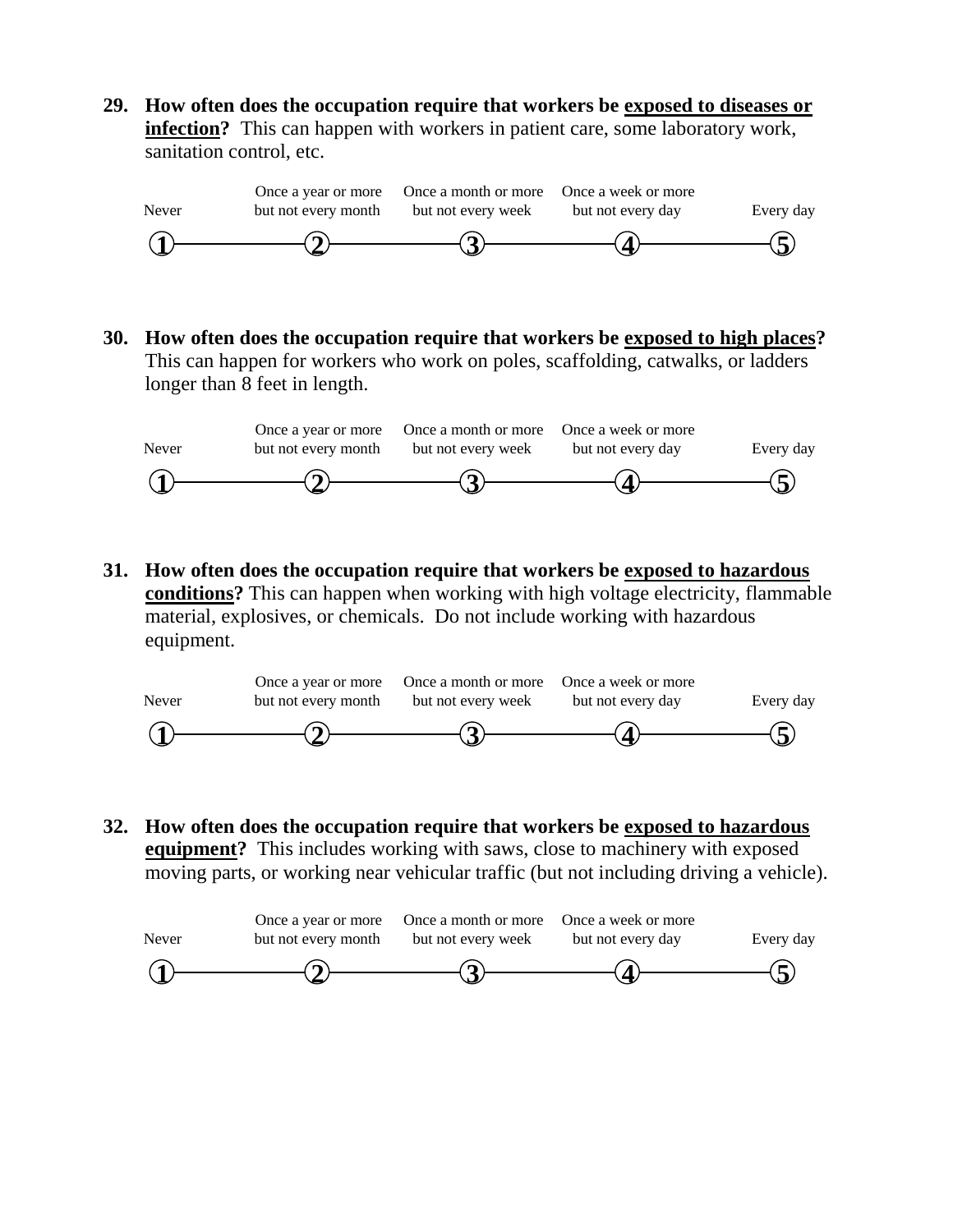## **33. How often does the occupation require that workers be exposed to minor burns, cuts, bites, or stings?**



#### **34. How much time in the occupation do workers spend sitting?**



## **35. How much time in the occupation do workers spend standing?**



## **36. How much time in the occupation do workers spend climbing ladders, scaffolds, poles, etc.?**

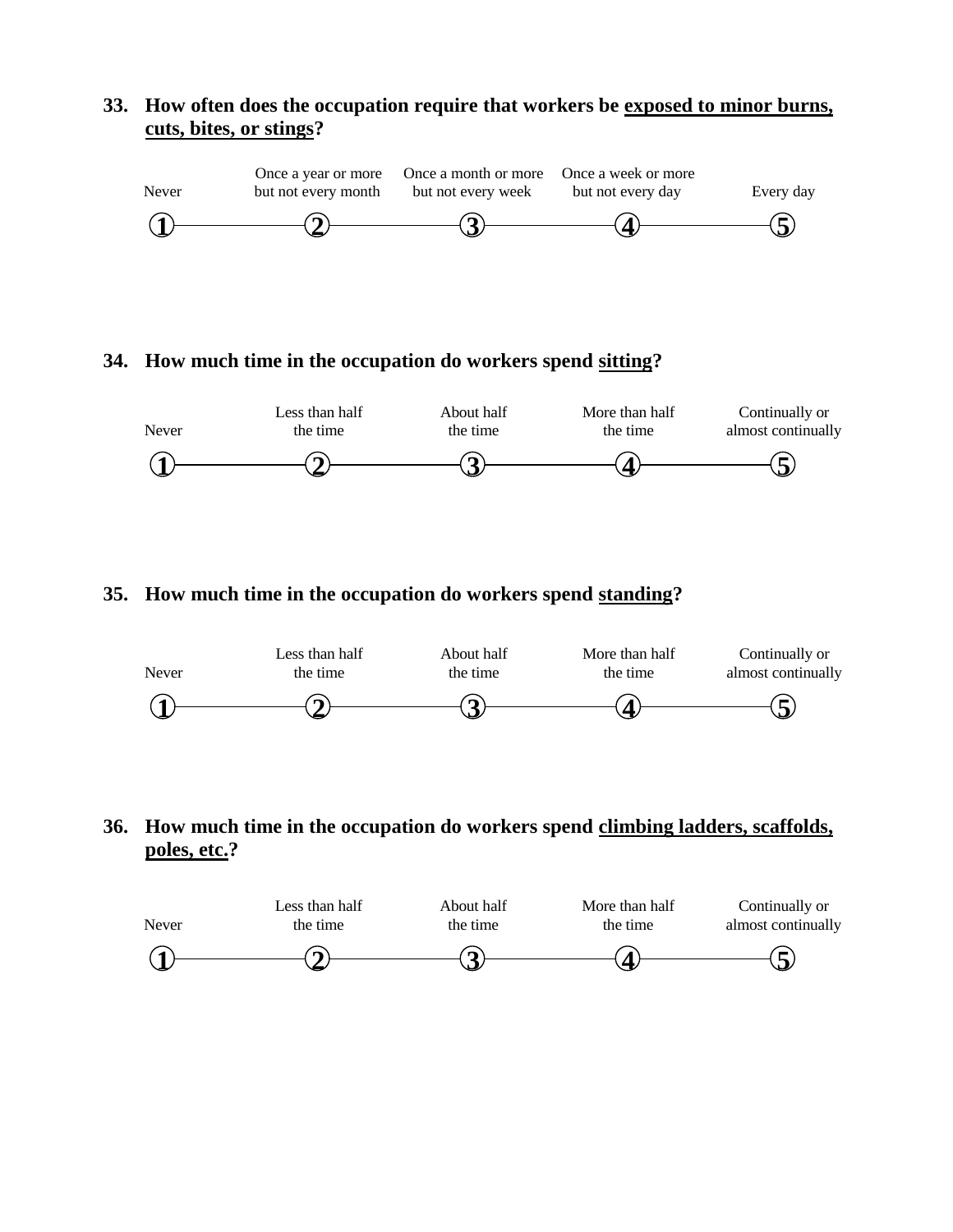

#### **37. How much time in the occupation do workers spend walking or running?**

## **38. How much time in the occupation do workers spend kneeling, crouching, stooping, or crawling?**



**39. How much time in the occupation do workers spend keeping or regaining their balance?**



## **40. How much time in the occupation do workers spend using their hands to handle, control, or feel objects, tools, or controls?**

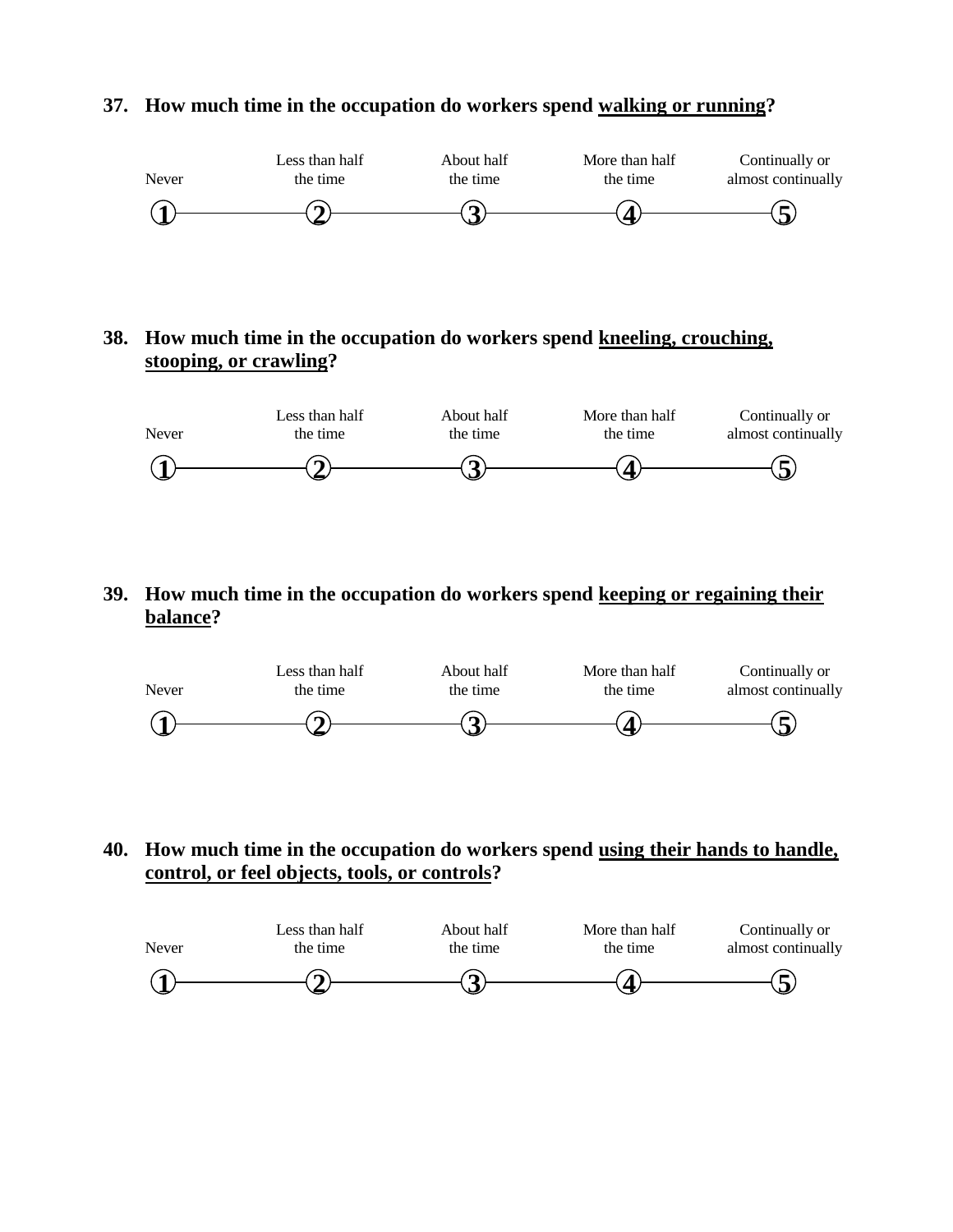## **41. How much time in the occupation do workers spend bending or twisting their body?**



#### **42. How much time in the occupation do workers spend making repetitive motions?**



**43. In the occupation, how often do workers wear common protective or safety equipment such as safety shoes, glasses, gloves, hearing protection, hard hats, or life jackets?**



**44. In the occupation, how often do workers wear specialized protective or safety equipment, such as breathing apparatus, safety harness, full protection suits, or radiation protection?**

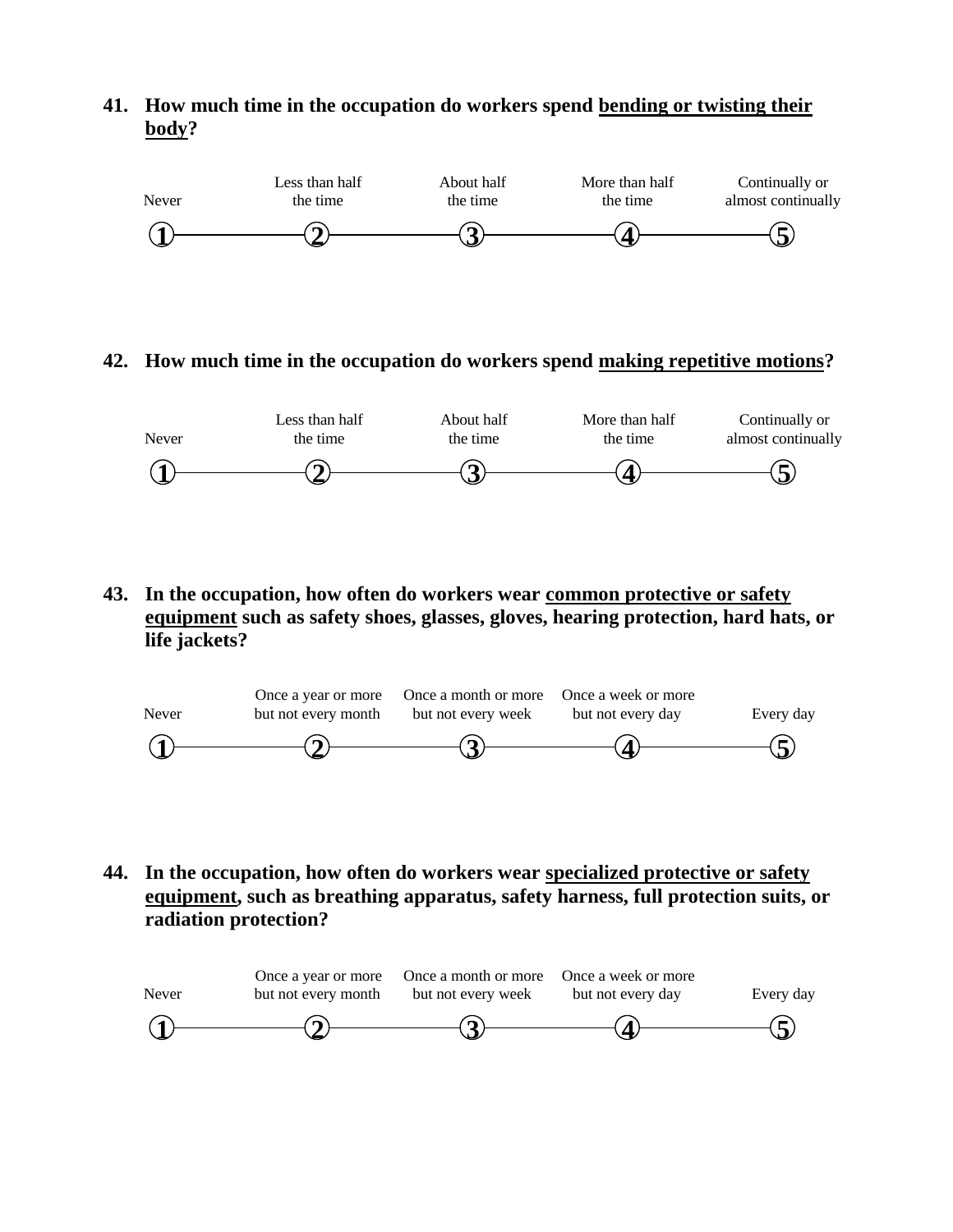## **45. In the occupation, how serious a mistake can workers make (one they can't easily correct)?**



**46. In the occupation, what results do workers' decisions usually have on other people or the image or reputation or financial resources of their employers?**



**47. In the occupation, how often do workers' decisions affect other people or the image or reputation or financial resources of their employers?**



**48. In the occupation, how much freedom do workers have to make decisions without supervision?**

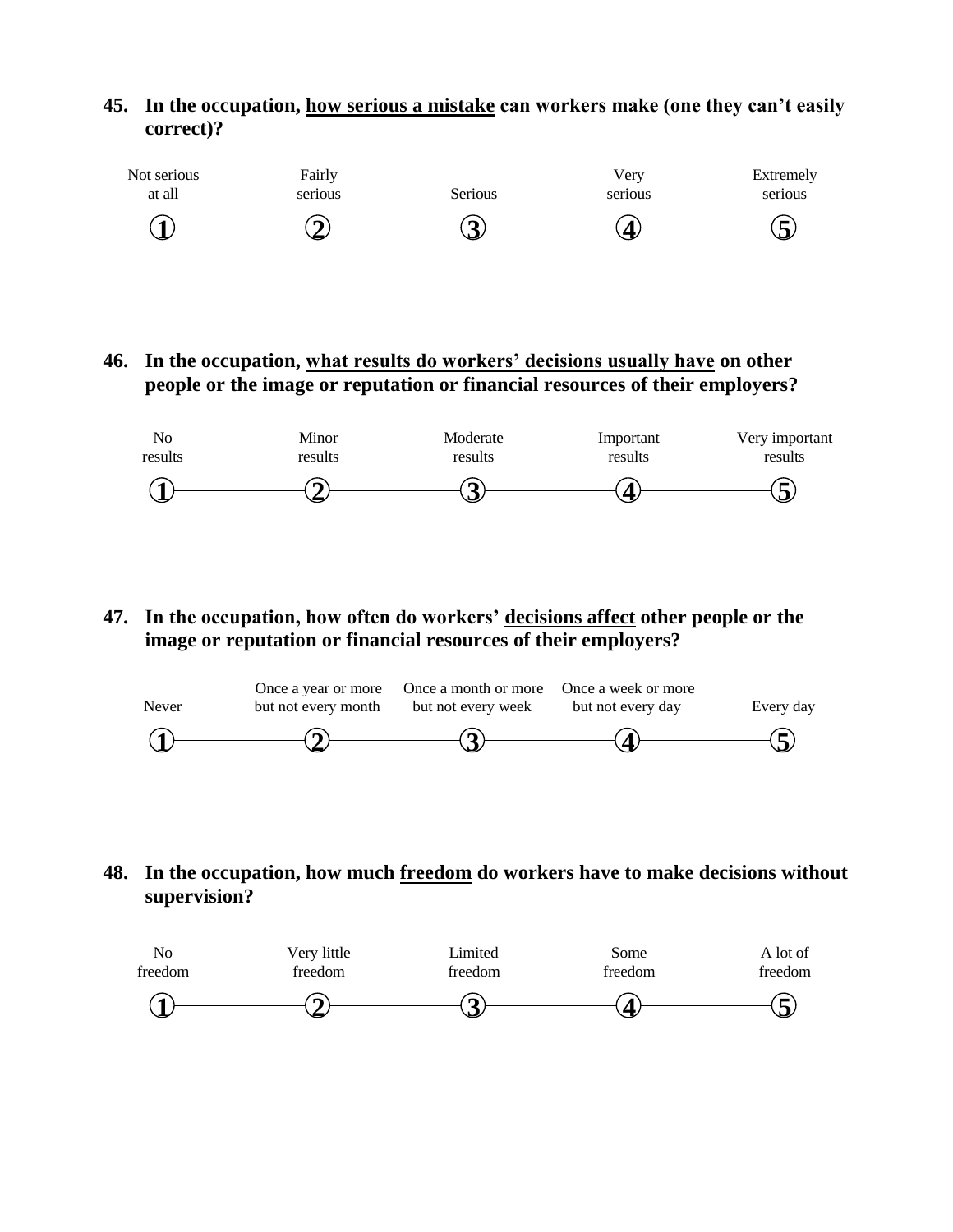

#### **49. How automated is work in the occupation?**

#### **50. How important to the occupation is being very exact or highly accurate?**



**51. How important to the occupation are continuous, repetitious physical activities (like key entry) or mental activities (like checking entries in a ledger)?**



**52. In the occupation, how much freedom do workers have to determine the tasks, priorities, or goals of their work?**

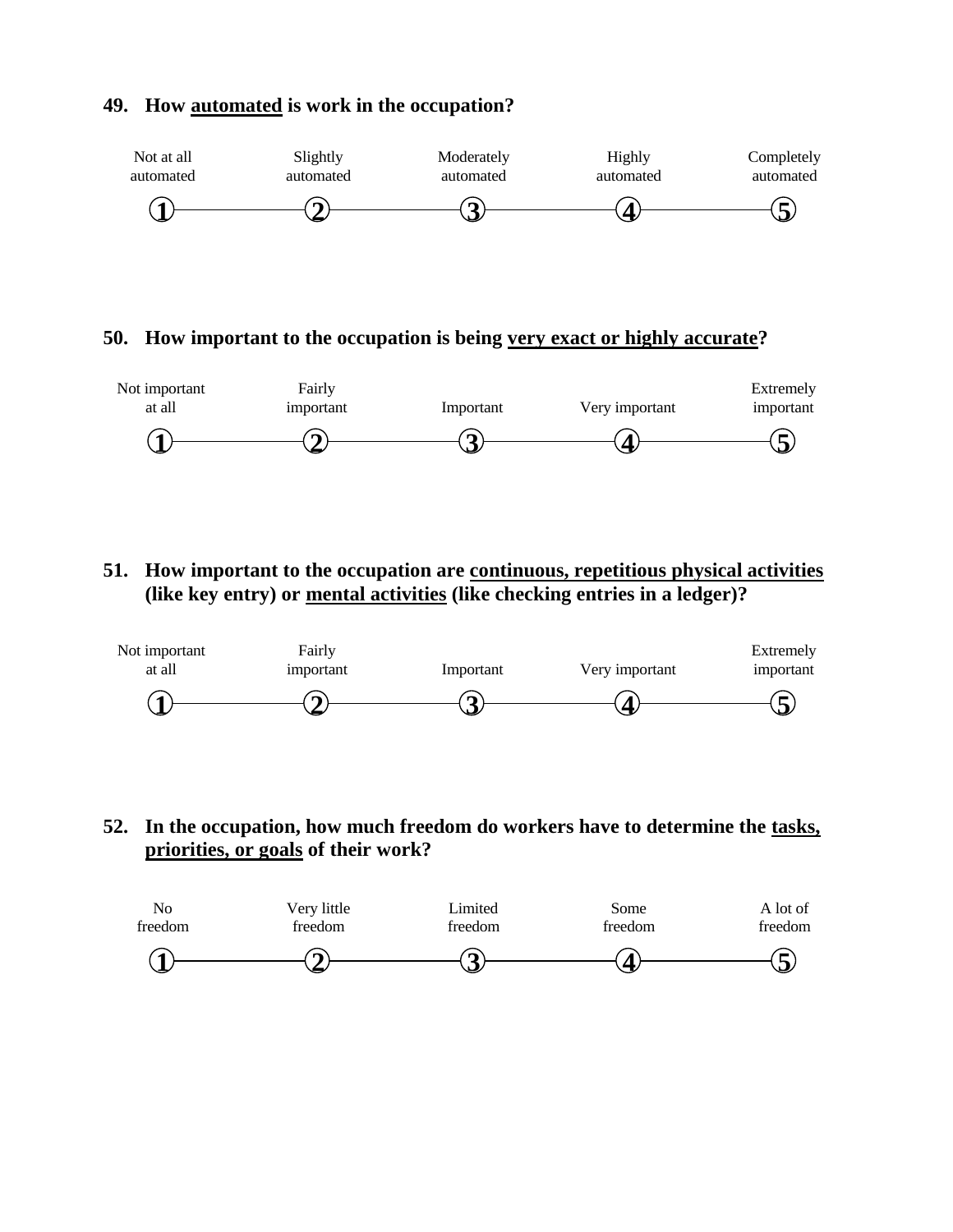### **53. How competitive is the occupation?**



#### **54. How often does the occupation require workers to meet strict deadlines?**



## **55. How important to the occupation is keeping a pace set by machinery or equipment?**



#### **56. How regular is the work schedule in the occupation?**